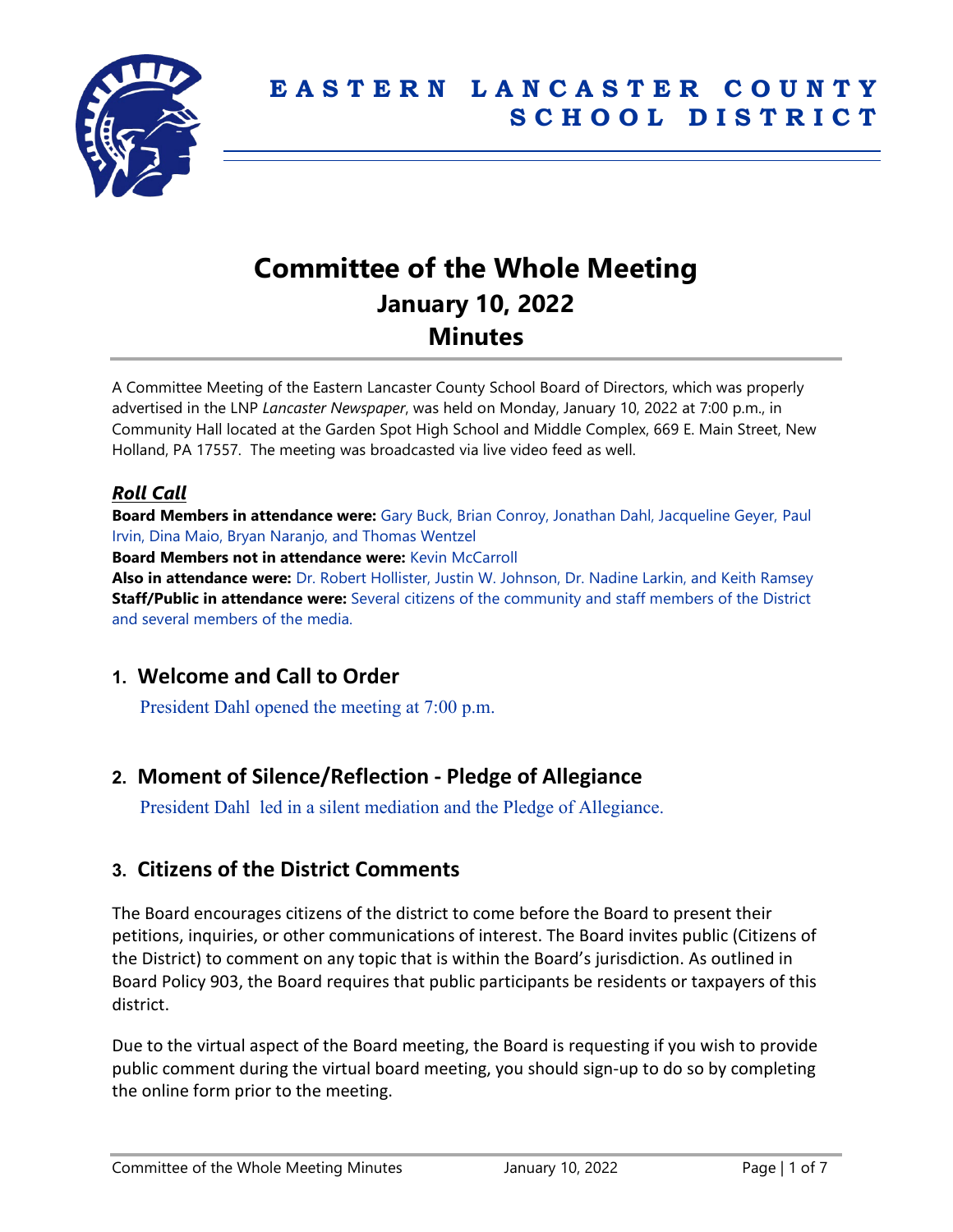[PUBLIC COMMENT SIGN-UP FORM](https://forms.gle/zDXXoX8rZQUxt1Ap6) (*Please use this form only if you are not attending the meeting in person.*)

*Public comments will be read aloud during the public comment section of the agenda.*

Thank you.

SUBMITTED COMMENTS (VIA PUBLIC COMMENT SIGN-UP FORM):

## **COMMENTS** (IN-PERSON):

Dave Horst, 1186 East Earl Drive, East Earl, PA

Mr. Horst presented his concerns and comments regarding the teacher resource, BrainPOP.

Mike Rybacki, 135 E. Main Street, New Holland, PA

Mr. Rybacki presented his concerns and comments regarding Covid-19 and the Covid-19 vaccine.

Jarod Hyson, 232 Wentzel Road, Mohnton, PA

Mr. Hyson thanked Dr. Hollister, the School Board, and school leadership for their response to the possible threat against the safety of students that occurred on December  $13<sup>th</sup>$ .

Ralph Hess, 595 E. Jackson Street, New Holland, PA

Mr. Hess thanked the Board and Dr. Hollister for always responding to his emails and addressing his concerns. Mr. Hess said a prayer.

# **4. Approve Personnel Report**

Mrs. Dianne D'Souza, Assistant Director of Special Education and Gifted Services introduced Sierra Bedwell starting as a Special Education Learning Support teacher at Garden Spot Middle School<sup>.</sup>

Mr. Wentzel made a comment regarding the retirement of Mr. Neil Weidman, commending him on his service.

President Dahl noted that Mr. Johnson, Board Secretary would be resigning from his position. President Dahl thanked Mr. Johnson for his service.

Dr. Hollister thanked Mr. Johnson for his service to the Superintendent's Office and the District.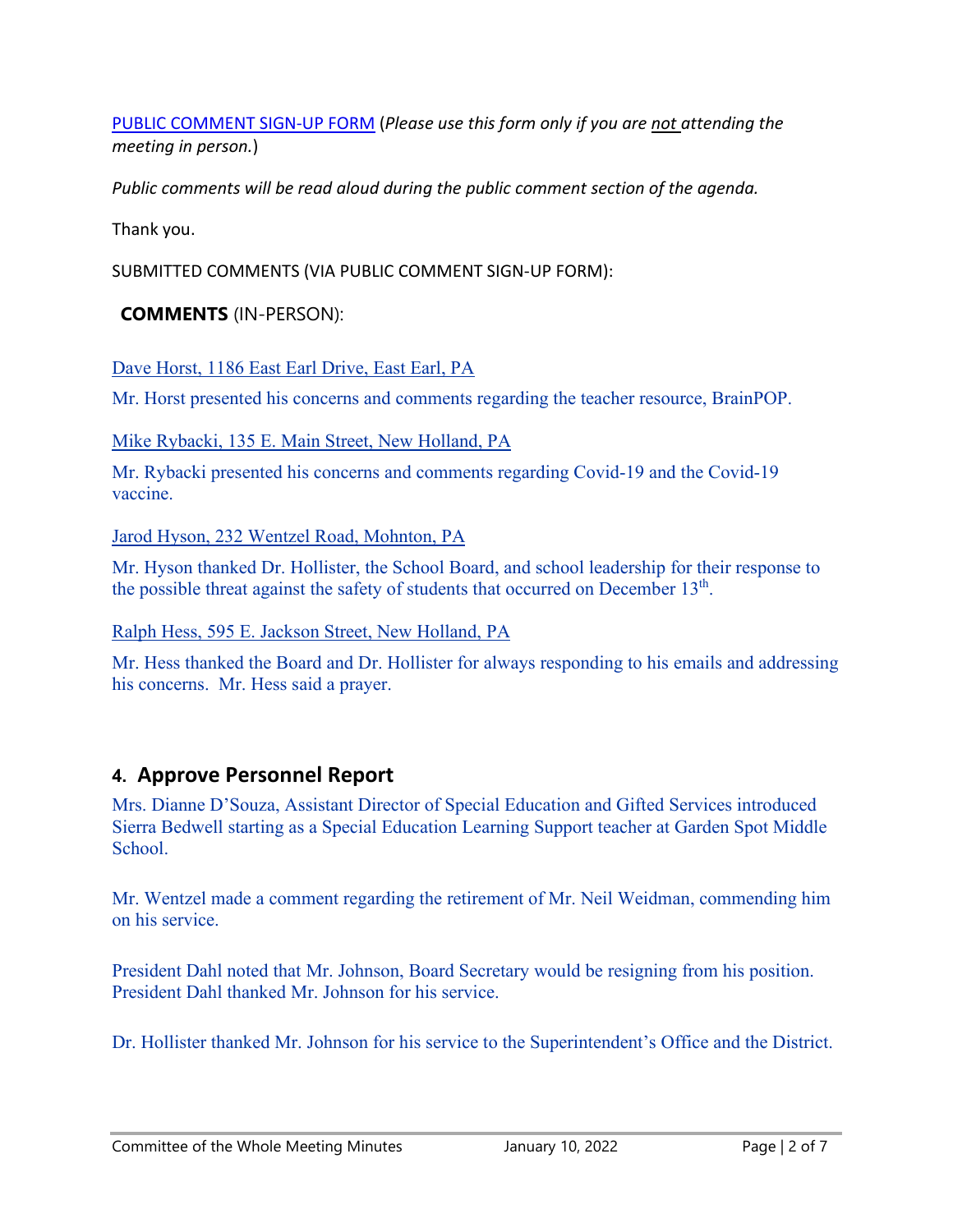Mr. Irvin made a motion to approve the personnel report. It was seconded by Mr. Buck. **The motion was approved. (8-0; 1 absent)**

Dr. Hollister welcomed Sierra Bedwell to the District.

# **5. Property and Services**

## **5.a. Action Items:**

# **5.a.a. Action Item - New Holland HVAC Retrofit Project**

Mr. Ramsey requested the Board to approve the New Holland HVAC Retrofit Project, noting that the Board had already been informed of the project at the September  $20<sup>th</sup>$ meeting. He noted that the schedule for the project was currently being determined and he would give more updates along the way.

### **5.a.b. Action Item - Approval of audit report for year ended June 30, 2021, which includes budget transfers, fund designations and fund transfers**

Carl Hogan from BBD, LLP will review the audit report at the January 24, 2022 Board Meeting

Mr. Ramsey presented the action item to approve the audit report for year ended June 30, 2021, which includes budget transfers, fund designations and fund transfers. He noted that Mr. Carl Hogan from BBD, LLP would be presenting the audit report at the upcoming Board meeting.

### **5.a.c. Action Item - Approval of the Lancaster County Career & Technology Center (LCCTC) 2022-23 Operating Budget**

Mr. Ramsey presented the action item to approve the Lancaster County Career  $\&$ Technology Center (LCCTC) 2022-23 Operating Budget. He noted that the District's contribution was projected to go down \$95,000. Mr. Ramsey presented the cost analysis for the District in the LCCTC budget and informed the Board on how the CTC was funded.

# **5.a.d. Action Item - Turnover of 2021 Delinquent Real Estate Taxes - MOTION BELOW**

Motion to acknowledge receipt from Lancaster County Tax Collection Bureau as collector of district real estate tax, and filing with the Lancaster County Tax Claim Bureau on or before January 18, 2022, for collection of delinquent taxes, of Certification of Uncollected Real Estate Taxes due and payable in calendar year 2021 which remained unpaid, which Certification is in form as presented to the school board at this meeting.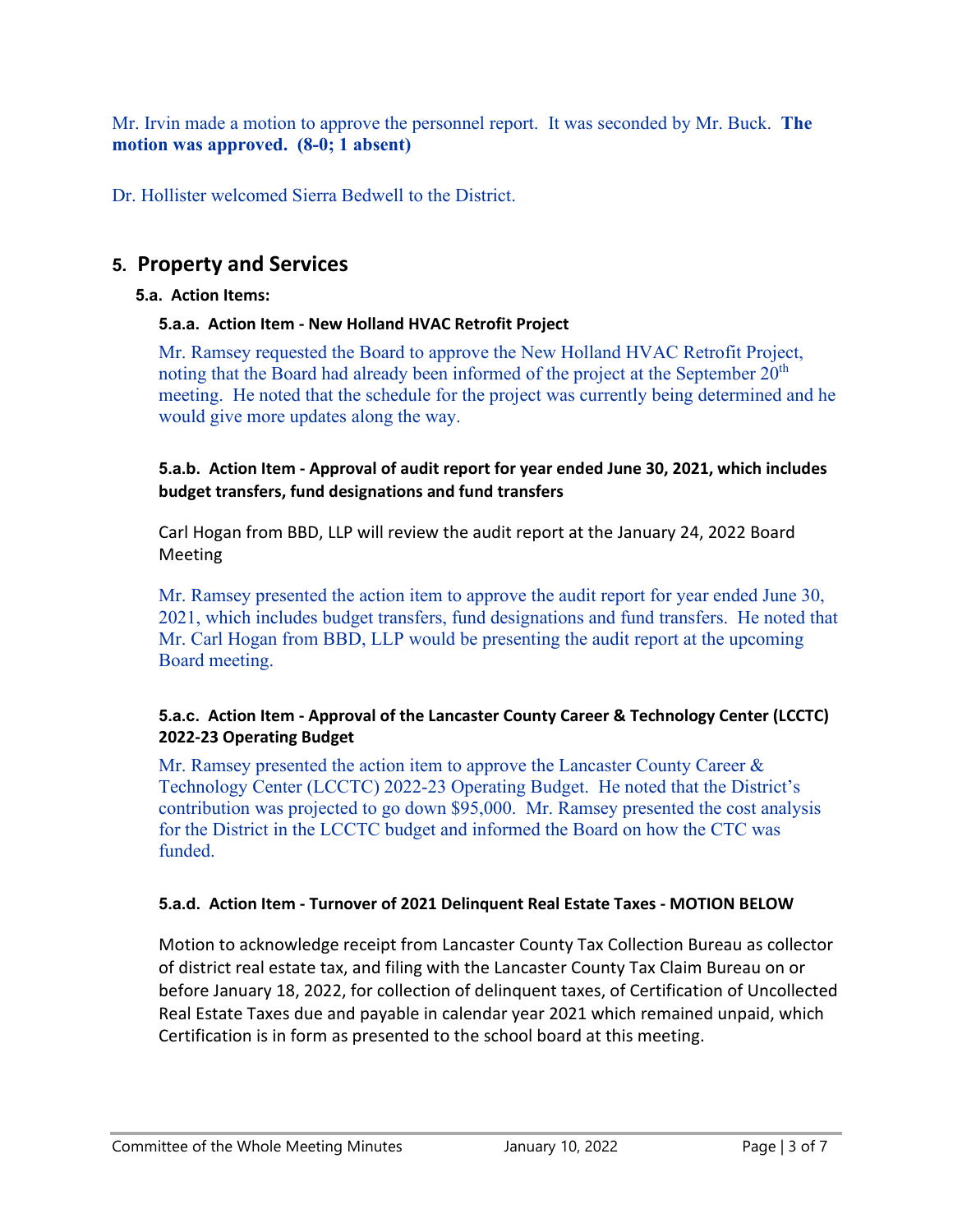Mr. Ramsey requested the Board to approve the Motion to acknowledge receipt from Lancaster County Tax Collection Bureau as collector of district real estate tax and filing with the Lancaster County Tax Claim Bureau on or before January 18, 2022, for collection of delinquent taxes, of Certification of Uncollected Real Estate Taxes due and payable in calendar year 2021 which remained unpaid, which Certification is in form as presented to the school board at this meeting. He noted that this motion would turnover delinquent real estate taxes to the LCTCB.

#### **5.b. Information Items:** None

### **6. Program**

#### **6.a. Action Items:**

#### **6.a.a. Action Item-Approval of Affidavits of Guardianship**

Dr. Larkin requested the Board to approve Affidavits of Guardianship.

#### **6.a.b. Action Item - School Board Policy 203 - Immunizations & Communicable Diseases - Second and Final Reading**

Dr. Larkin presented the Board with School Board Policy 203 - Immunizations & Communicable Diseases with updates and changes based on the suggestions of Mr. Conroy to align with the school code and PSBA recommendations based upon the PA Heath Department changes.

#### **6.a.c. Action Item - Approval to Reinstate Brain Pop for the Second Semester**

Dr. Larkin requested the Board to approve the reinstatement of BrainPOP for the second semester. She presented the Board with the guidelines and guardrails that the District put in place for staff when choosing appropriate resource materials.

Dr. Larkin introduced the District Tech K-12Integrators, Adam Geiman and Louie Soper, who presented to the Board the filtering capabilities the District was planning to put in place with BrainPOP and BrainPOP Junior based upon the concerns of parents and the Board.

The Board and Administration discussed BrainPOP and its implementation, new filtering system, and review process.

The Board and Administration discussed the process of review of all the District's different database and program resources.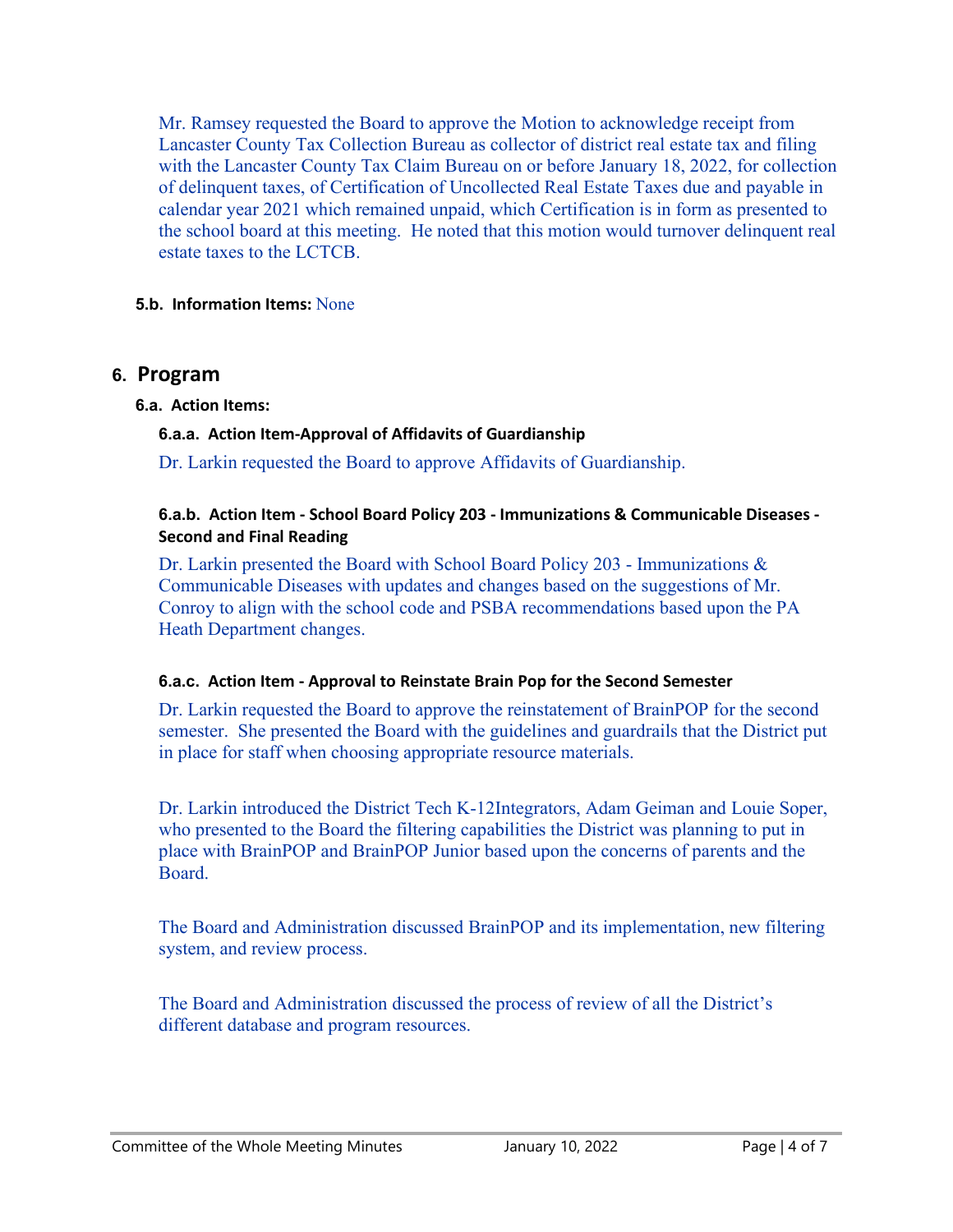#### **6.b. Information Items:**

#### **6.b.a. Information Item - Revised COVID-19 Recommendations from Penn Medicine**

Dr. Larkin presented the Board with updated Covid-19 recommendations from Penn Medicine.

The Board and Administration discussed Covid-19 home testing kits noting the announcement earlier that day regarding home testing kits now being available through health insurance.

#### **7. Management**

#### **7.a. Action Items:**

#### **7.a.a. Action Item - Approval of School Board Policy 003 – Functions – Second & Final Reading**

Dr. Hollister reviewed the updates and changes of School Board Policy 003 – Functions regarding Board member visits based upon the suggestions of Mr. Conroy.

Dr. Hollister recommended the Board postpone the approval of this policy until the new Superintendent was seated as the policy greatly impacted the Superintendent's office.

#### **7.a.b. Action Item - Approval of 2021-2022 School Academic Calendar Adjustments**

2021-2022 School Academic Calendar Adjustments:

- January 20th Change Secondary Only to Districtwide Early Dismissal
- February 4th Districtwide Early Dismissal
- March 4th Districtwide Early Dismissal
- March 30th Districtwide Early Dismissal

Dr. Hollister requested the Board to approve several adjustments to the 2021-2022 School Academic Calendar adding four districtwide early dismissals to the calendar.

The Board and Administration discussed the reasons and impact of the additional early dismissal days.

Mr. Irvin made a motion to approve the 2021-2022 School Academic Calendar Adjustments. It was seconded by Mr. Conroy. **The motion was approved. (8-0; 1 absent**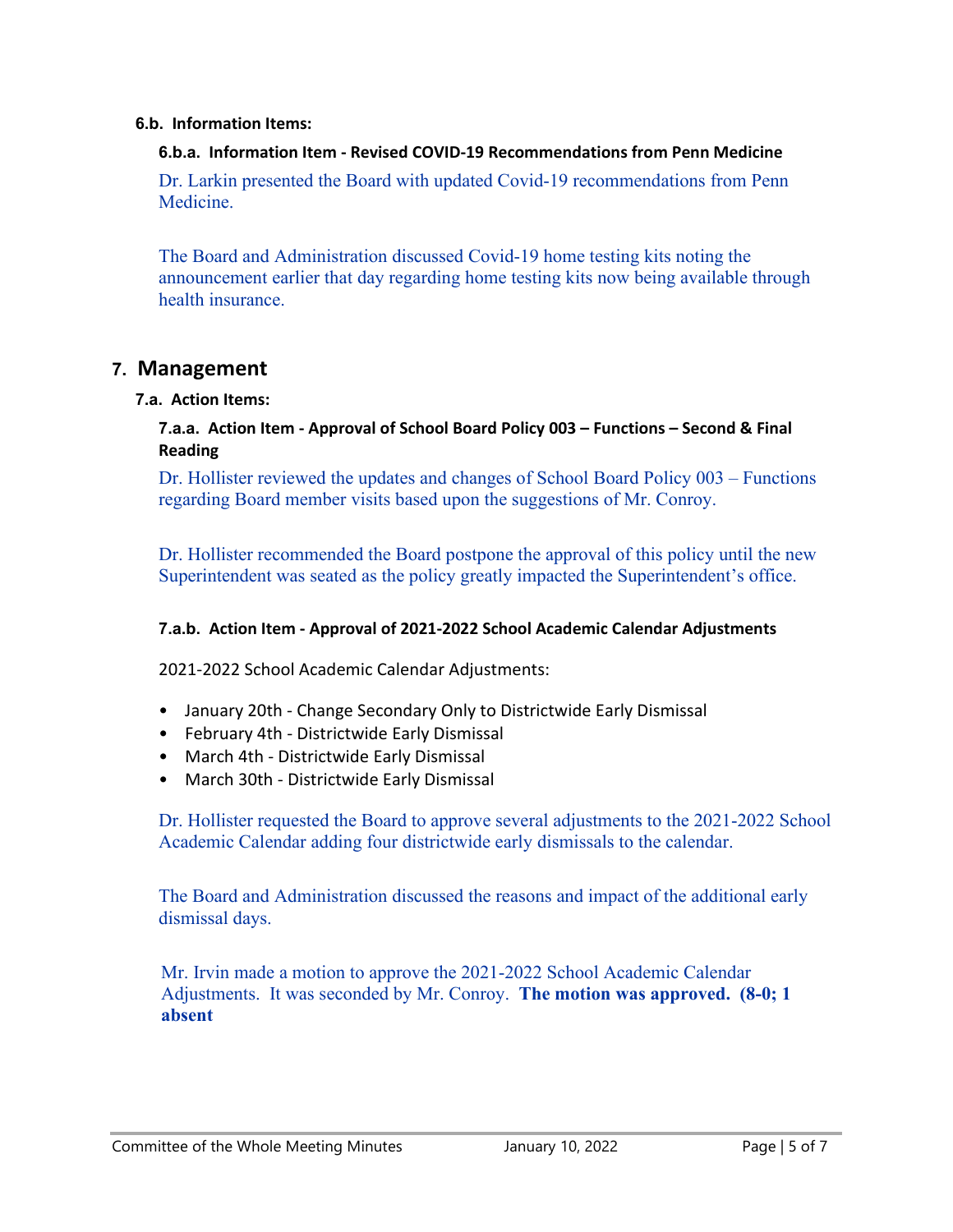Dr. Hollister informed the Board that the Administration would be presenting the Board with a plan to raise substitute pay and implement substitute incentives to help reduce the burden for substitutes.

Dr. Hollister also informed the Board about the pay rate analysis the District received regarding paraprofessionals and support staff. He noted that the District would making salary adjustments for all support staff: lunch room monitors, secretaries, maintenance, and district support staff. He noted that this would be presented to the Board for voting in two weeks.

#### **7.b. Information Items:**

#### **7.b.a. Information Item - January PSBA Board Appreciation Month**

Dr. Hollister noted that the month of January was PSBA's Board Appreciation Month. He thanked all the Board members for their service.

Dr. Hollister made a statement regarding the safety of learners including mental health and noted that the District needed to take on more responsibility for helping parents and their learners.

# **8. Announcements**

President Dahl read a statement thanking Dr. Hollister for his service to the District.

Mr. Irvin thanked Dr. Hollister for his leadership.

Mr. Naranjo thanked Dr. Hollister for his service.

Mr. Buck thanked Dr. Hollister for regarding a culture of honor and the humanity that he brought to the position.

Mr. Wentzel thanked Dr. Hollister for his years of service.

Mr. Wentzel and Board members discussed public access to their contact information on the District website.